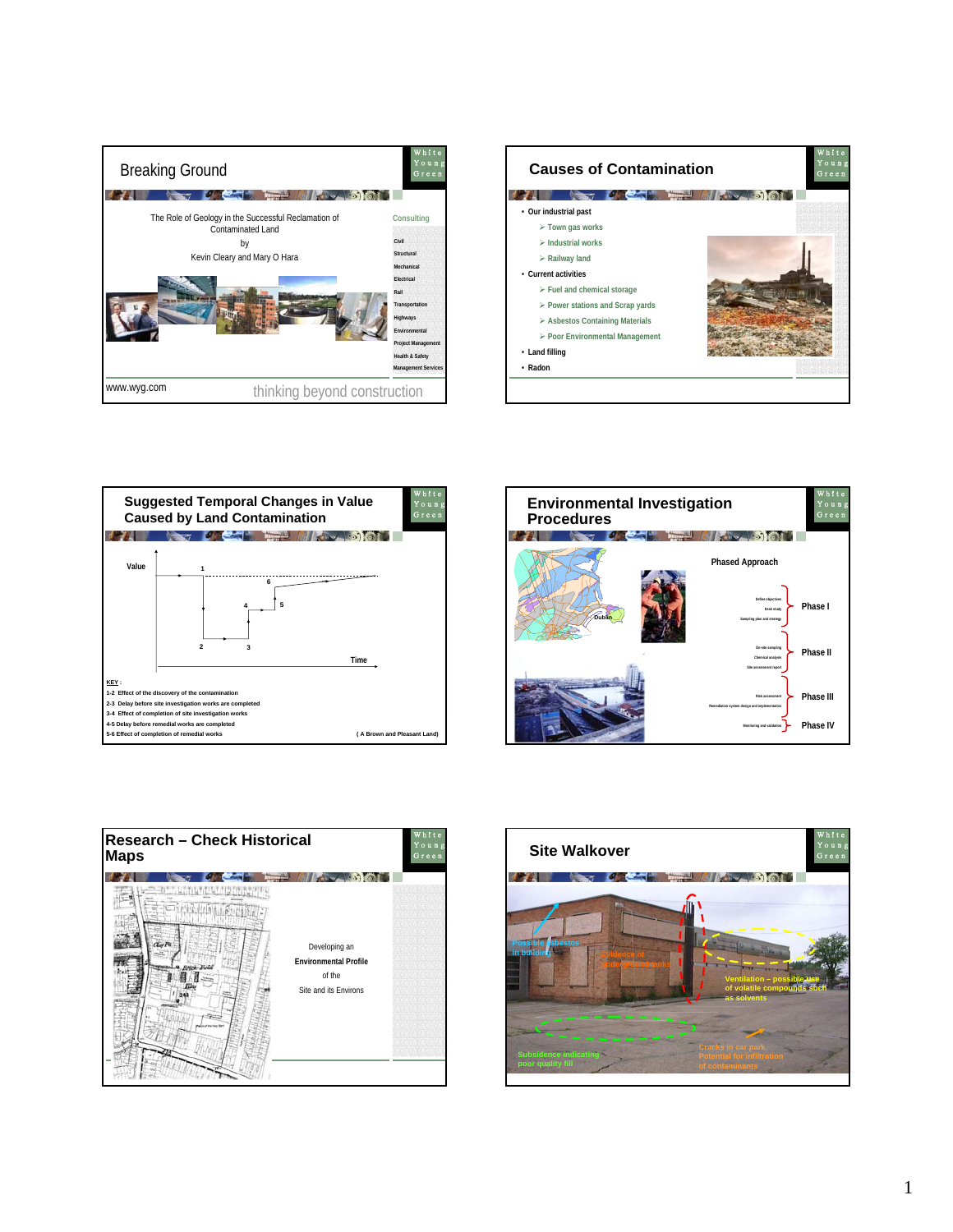









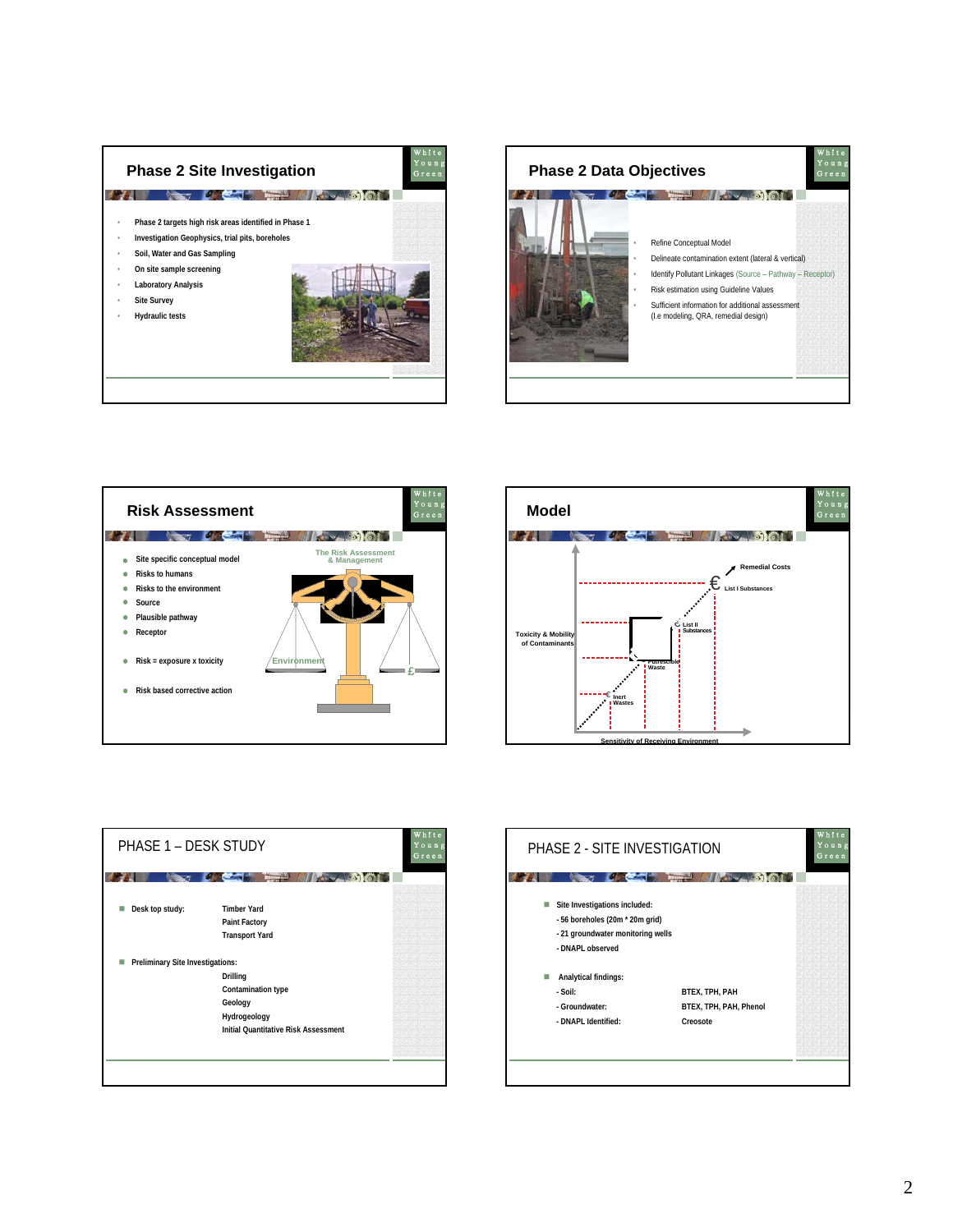| Dublin Stratigraphy - Contaminant Pathways |                                                               |                                                                                                                               |                                                                                                                 |  |
|--------------------------------------------|---------------------------------------------------------------|-------------------------------------------------------------------------------------------------------------------------------|-----------------------------------------------------------------------------------------------------------------|--|
| STRATIGRAPHY                               | <b>DISTRIBUTION</b>                                           | MAIN CHARACTERISTICS                                                                                                          | SIGNIFICANCE TO CONTAMINATION                                                                                   |  |
| FILL.                                      | Approx. 40% of Dublin area                                    | General Fill Material (not compacted).<br>varying thickness                                                                   | Poor Aguiler<br>Often little attenuation capacity.<br>Significant Source and Pathway                            |  |
| <b>IAIVILLA</b><br>& ESTUARINE DEPOSITS    | Floodplains of Main Rivers<br>(Liffey, Dodder, Tolka, Camack) | Soft silts and clavs<br>Generally <3-4m thick                                                                                 | Poor Aguiler<br>Varied permeability.<br>Potential Pathway                                                       |  |
| <b>GRAVELS</b>                             | Floodplains of Main Rivers<br>(Liffey, Dodder, Tolka, Camack) | Fluvial Gravels with interspersed silt<br>layers.<br>$1 - 20m$ think<br>Permeability range: 10-2 - 10-5m/s                    | Minor Aguiller Potential<br>Moderate to lower permeability zones.<br>Significant Pathway                        |  |
| <b>BOULDER CLAYS</b>                       | Widespread                                                    | Upper weatherized brown Boulder<br>Clay and lower black boulder clay<br>Varving thickness<br>Permeability range: 10°-10-11m/s | Poor Aguiler<br>Restricts downward migration to bedrock.<br>Can contain water bearing lenses                    |  |
| <b>I IMESTONE REDROCK</b>                  | Widespread                                                    | Rasinal limestone with interbedded<br>shales and mudstones ('CALP')                                                           | Aquifer<br>Shale and mudstone layers restrict movement.<br>Some movement through fissures/fractures.<br>Pathway |  |

|           |                                                  | <b>QUANTITATIVE RISK ASSESSMENT</b><br><b>MILLION</b>                                                                                                         | Young<br>Green |
|-----------|--------------------------------------------------|---------------------------------------------------------------------------------------------------------------------------------------------------------------|----------------|
| SOURCE:   | Groundwater and Soil (Hydrocarbon contamination) |                                                                                                                                                               |                |
| PATHWAY·  | Air:<br>Soil:<br>Groundwater:                    | Indoor & Outdoor Inhalation<br>Ingestion & Dermal Contact<br>Lateral migration to River Liffey<br>Vertical migration to bedrock<br>Ingestion & Dermal Contact |                |
| RECEPTOR: | <b>Site users</b><br><b>River Liffey</b>         |                                                                                                                                                               |                |